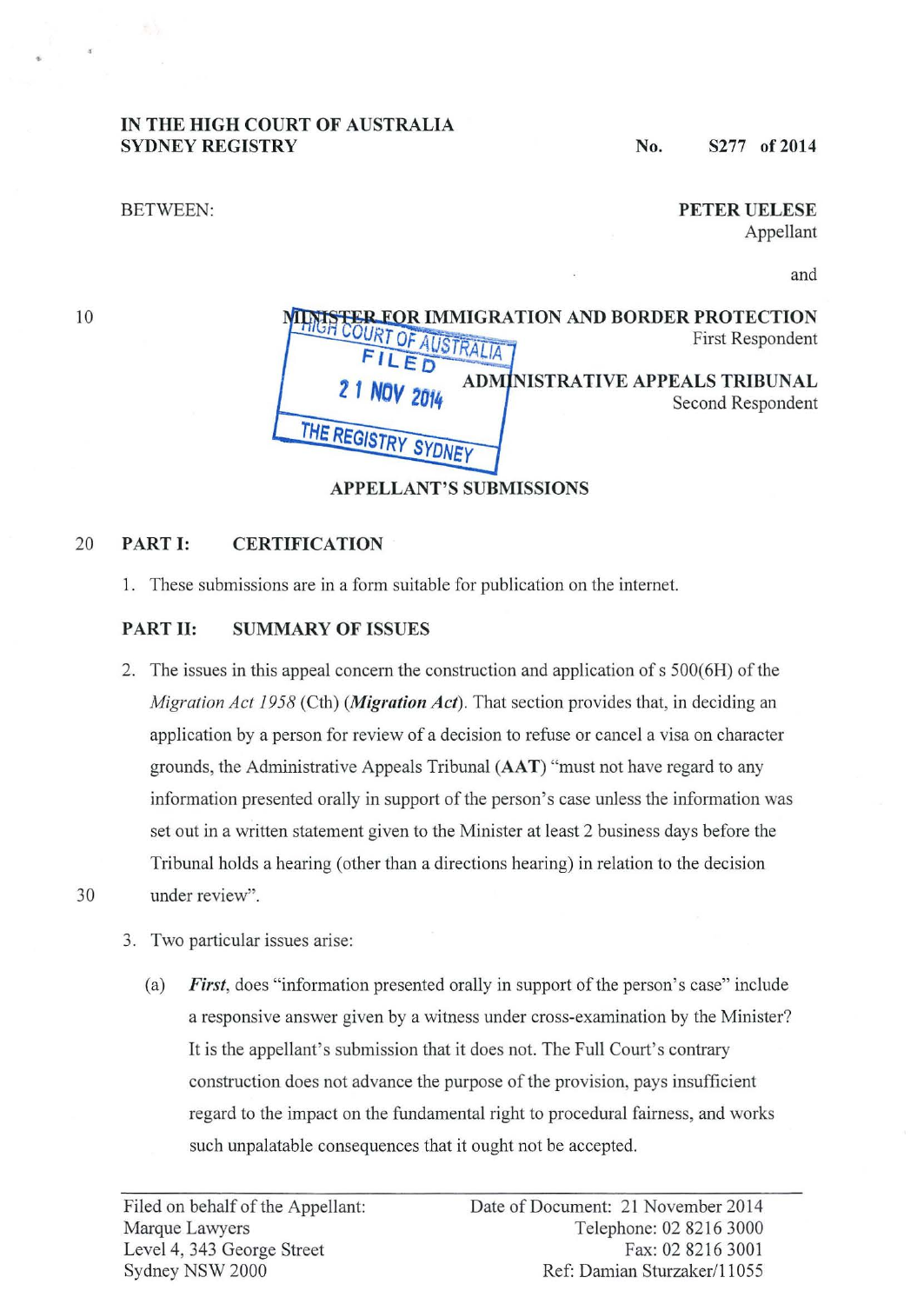(b) *Secondly,* consistent with the Full Court's view, is the reference to "a hearing" in s 500(6H) a reference only to the *first* day on which a final hearing is held? The appellant submits that it is not. In the appellant's submission, the AAT "holds a hearing" on any day of a final hearing, including a day on which a final hearing resumes after being adjourned part-heard. The Full Court's construction is not required by the purpose of s 500(6H), is inconsistent with the text of s 500(6H), and is contrary to the requirements of procedural fairness.

## **Part III: Section 78B notice**

- 4. The appellant considers that, on the appeal as framed and proposed to be conducted by 10 appellant, no notice need be given pursuant to s 78B of the *Judiciary Act 1903* (Cth).
	- 5. However, over the objection of the appellant, the first respondent **(Minister)** has required portions of the transcript of the proceedings before the AAT to be included in the appeal book. That transcript was not in evidence before the Courts below (and did not form part of the record for the purposes of certiorari).<sup>1</sup> It was not considered by the Courts below. It therefore appears to the appellant that this Court may not, on an appeal under s 73 of the *Constitution,* receive or have regard to that transcript?
	- 6. In circumstances, therefore, where the Minister has foreshadowed reliance on new evidence that, in the appellant's submission, this Court has no power to receive by reason of the nature of appellate jurisdiction under s 73 of the *Constitution,* it is
- 20 appropriate for the appellant to issue s 78B notices directed to that issue. Those notices will be issued shortly after these submissions are filed.

## **Part IV: Decisions below**

- 7. The decision of the Full Court of the Federal Court (Jagot, Griffiths and Davies JJ) is reported at *Uelese v Minister for Immigration and Citizenship* (2013) 60 AAR 534 **(FCAFC Decision).**
- 8. The decision of the Federal Court (Buchanan J) is reported at *Uelese v Minister for Immigration and Citizenship* (2013) 60 AAR 13 **(FCA Decision).**

 $\mathbf{1}$ *Craig v State of South Australia* (1995) 184 CLR 163 at 181; *Hockey v Yelland* (1984) !57 CLR 124 at 131, per Gibbs CJ; at 142-143, per Wilson J.

 $\overline{2}$ *Eastman v The Queen* (2000) 203 CLR I at [11]-[18], [67]-[78], [103]-[158], [181]-[196], [290]; *Castle Constructions Pty Ltd v Sahab Holdings Pty Ltd (No 2)* (2013) 303 ALR 84 at [19] (Hayne, Crennan, Kiefel, Bell and Gageler JJ); *Mickelbergv The Queen* (1989) 167 CLR 259. See also *Clodumar v Nauru Lands Committee* (2012) 245 CLR 561 at [28].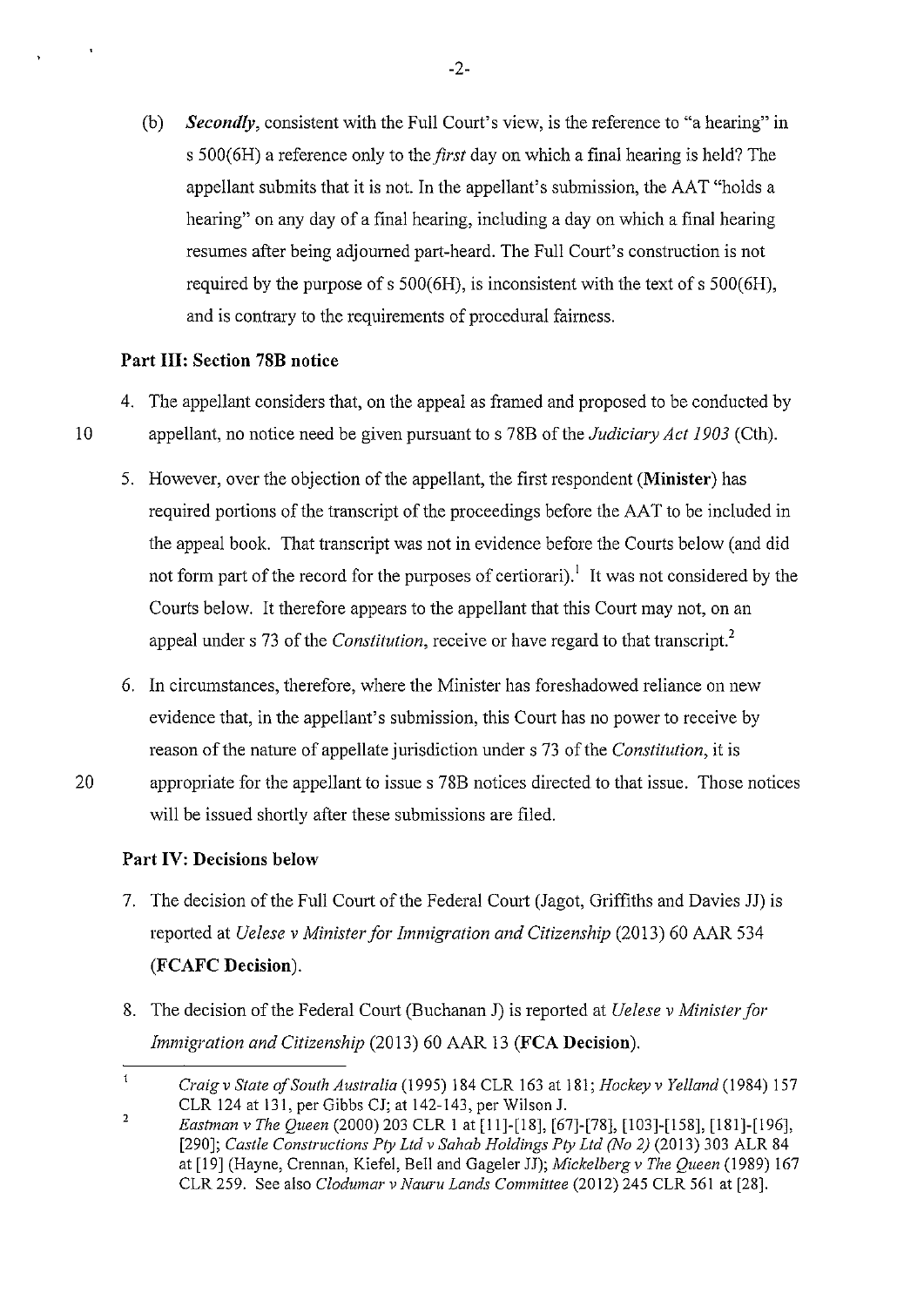9. The medium neutral citation for the AAT decision is *Uelese* v *Minister for Immigration and Citizenship* [2012] AATA 793 **(AAT Decision).** 

## **Part V: Factual background**

 $\ddot{\phantom{1}}$ 

- 10. On 3 September 2012, the Minister cancelled the appellant's visa under s 501(2) of the *Migration Act.* After a hearing on 30 and 31 October 2012, the AAT affirmed the Minister's decision on 14 November 2012. The appellant's self-represented appeals to the Federal Court and Full Court of the Federal Court were dismissed.
- 11. At the time of the AAT's decision, the appellant was a father of five children.
- 12. The principal factors on which the AAT relied are summarised at [75]-[85] of the AAT
- 10 Decision. The key factor relied on was the risk which the appellant posed to the Australian community. The AAT considered that that risk outweighed the best interests of three of the appellant's five children. In deciding whether to affirm the decision to cancel the appellant's visa, the AAT was required to take into account "[t]he best interests of minor children in Australia", to "make a determination about whether cancellation [was], or [was] not, in the best interests of the child" and to give "individual consideration" to the best interests of each child ... to the extent that their interests may differ".<sup>3</sup> In considering the best interests of the child, the AAT was obliged, where relevant, to have regard to factors including "[t]he likely effect that any separation from the person would have on the child".<sup>4</sup>
- 20 13. The AAT declined to consider or make a determination as to the best interests of the appellant's two youngest children, then aged four and five.<sup>5</sup> Information as to those children's existence had not been adduced by the appellant. Their existence was, however, disclosed by documents tendered by the Minister.<sup>6</sup> Those documents revealed that the two children were listed among the appellant's visitors in prison. Further information about the children was elicited from the appellant's partner during cross-examination by the Minister. 7

<sup>3</sup>  Direction No. 55 made under s 499 of the *Migration Act* ell 7(1 )(a), 8(1 ), 9.3(1 ), (3) **(Direction 55);** *Migration Acts* 499(2A).

<sup>4</sup>  Direction 55 cl 9.3(4)(d).

<sup>5</sup> AAT Decision at [64].

<sup>6</sup>  AAT Decision at [64]; FCAFC Decision at [14]. See pages 511, 522, 541, 562, 572-3, 584, 588, 602, 643 of the "G Documents" filed by the Minister with the AAT.

<sup>7</sup>  AAT Decision at [4], [64].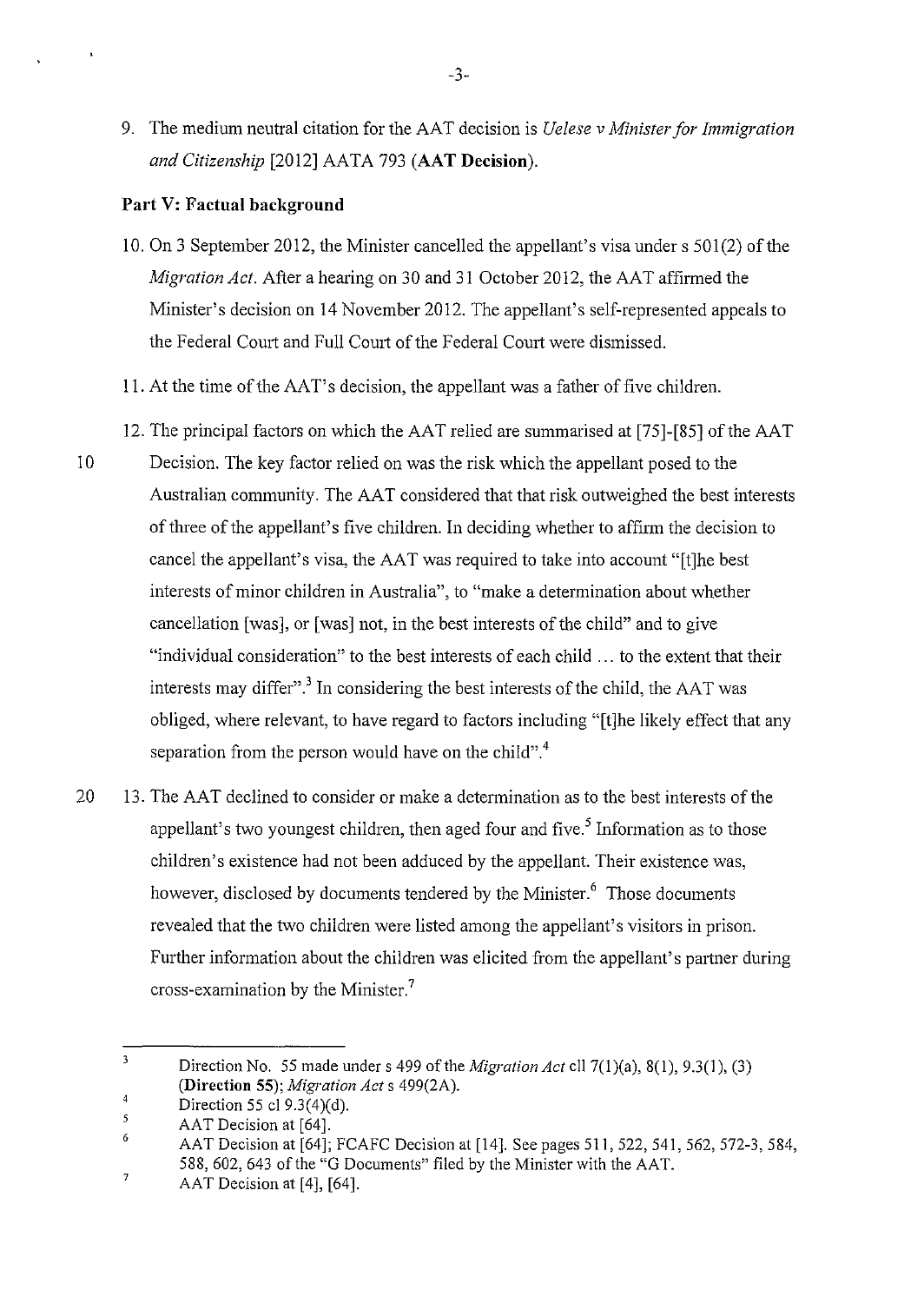- 14. The AAT held that it could not "take any consideration of their situation into account" because the *Migration Act* "prevented" the appellant from "eliciting oral evidence that may have supported his case in relation to the older children<sup> $\cdot$ ;8</sup> and, in consequence, "In a evidence was able to be led regarding" the two children. The appellant's legal representative "acknowledged" that s  $500(6H)$  had that effect.<sup>10</sup> That acknowledgement was consistent with Federal Court authority to the effect that s 500(6H) applied to "all the information on which [an applicant] wishes to rely".<sup>11</sup>
- 15. The record does not indicate why the appellant did not identify his two youngest children in his case in chief. It can, however, be noted that the AAT observed that the 10 appellant's legal representation was arranged "at short notice".<sup>12</sup>
	- 16. The record also does not indicate whether the appellant's legal representative applied for an adjournment so as to serve evidence concerning the appellant's two youngest children. Such a course was, in any event, foreclosed by binding authority, namely *Goldie v Minister for Immigration* & *Multicultural Affairs* (2001) Ill FCR 378 at [31] *(Goldie).*
- 17. The appellant's appeal to the Federal Court was dismissed. Amongst other things, the appellant argued that the AAT unlawfully failed to adjourn the hearing so that the AAT could have regard to the information about his two youngest children. The core of Justice Buchanan's reasoning appears at [22]: "the AA Twas obliged at all stages of the 20 hearing before it (whether it was adjourned or not) to disregard any material emerging
	- 18. The appellant's appeal to the Full Court of the Federal Court was also dismissed. The Full Court held that, by reason of s 500(6H), the "AAT was disabled from having regard to the particular oral evidence (limited as it was) on that subject".<sup>13</sup>

in oral evidence concerning Mr Uelese's two youngest children".

19. The Full Court also held that it was not open to the AAT to adjourn the hearing to enable the Applicant to comply with s  $500(6H)$ .<sup>14</sup> In so holding, the Full Court

-4-

<sup>8</sup>  AAT Decision at [4].

<sup>9</sup>  AAT Decision at [64].

<sup>10</sup>  AAT Decision at [4].

II 12 *Milne v Minister for Immigration and Citizenship* (2010) 52 AAR 1 at [40] (Gray J). AAT Decision at [7]. The record also indicates that the matter was listed before the AAT "very quickly": Letter from Dale Watson to The Commissioner of Police (NSW) dated 3

October 2012 (page 5 of the "G Documents" filed by the Minister with the AAT).

<sup>13</sup>  FCAFC Decision at [33(a)].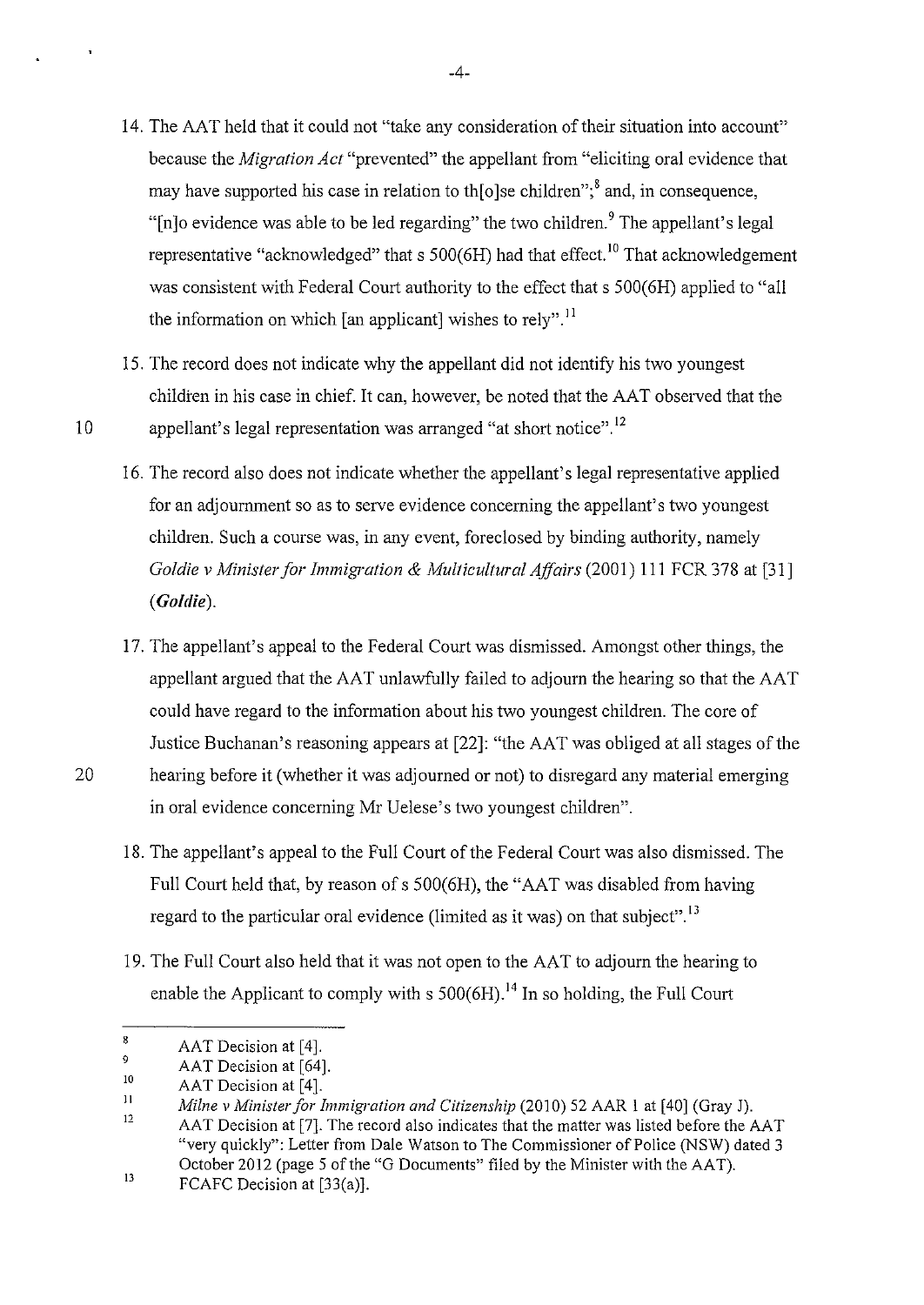followed *Goldie,* in which the Full Court had held that, for the purposes of s 500(6H), "[t]he resumption of an adjourned hearing is not a new hearing".<sup>15</sup> In consequence, any adjournment after the commencement of the AAT hearing would be futile: it would not reset the two-day time limit under s 500(6H).

## **PART VI: SUBMISSIONS**

*First issue: information adduced by the Minister in cross-examination is not information "presented orally in support of" an applicant's "case"* 

- 20. It may be accepted that the statutory words, "information presented orally in support of a person's case", admit of constructional choices.
- 10 21. At one extreme, those words may be read, as the Minister submitted *inJagroop v Minister for Immigration and Border Protection* [2014] FCAFC 123 at [80]-[82] *(Jagroop)*, to apply to "every item of information presented ... by an applicant ... irrespective of the circumstances in which the information  $\ldots$  is put before the AAT", unless the Minister had been notified of the information in writing two business days before the hearing commenced.
- 22. The Full Court in *Jagroop,* of course, adopted a narrower construction, holding (at [96]) that "the prohibition relates only to information ... presented as part of an applicant's case-in-chief to support his or her own case, and not to information ... which an applicant may wish to present in answer to the case presented by the Minister 20 and which, at the least, the applicant could not reasonably have anticipated". The Full Comt made clear (at [97]) that, under that construction, the prohibition "would not preclude the AA T having regard to an applicant's answers in cross-examination", nor "the answers of an applicant in re-examination", nor "information ... presented by an applicant in answer to the Minister's case" (in each case, subject to the qualification "at least when the applicant could not reasonably have anticipated the evidence or issue raised by the Minister").
	- 23. In the appellant's submission, the choice which best coheres with the statutory scheme, basic principle, and the statutory object is this: information is "presented orally in support of a person's case" if but only if it is information voluntarily adduced by the

<sup>14</sup>  15 FCAFC Decision at [33(b)].

*Goldie* at [31] (Gray J).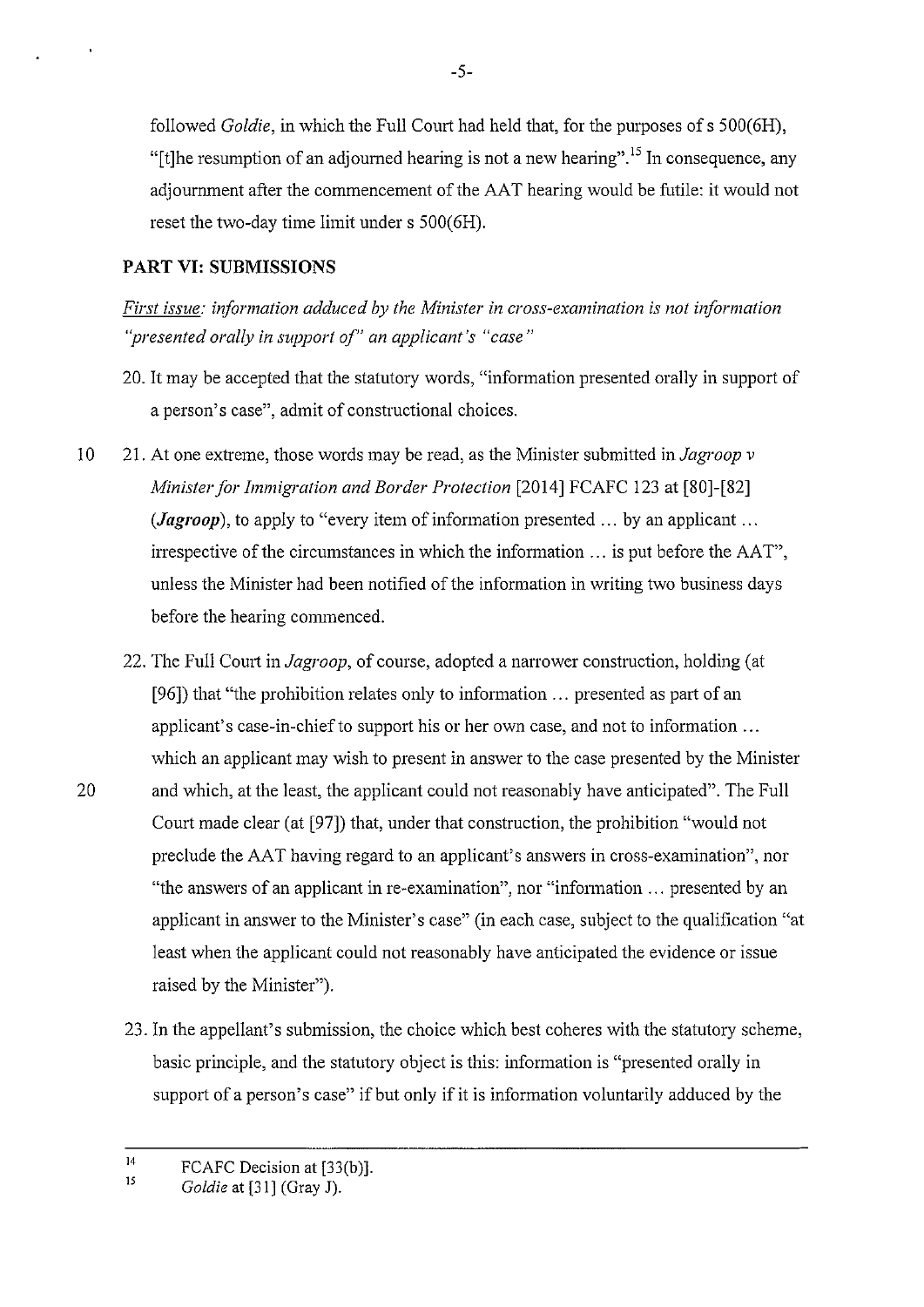applicant as part of his or her case-in-chief. That is to say, it does not extend to information supportive of an applicant's case-in-chief that is adduced by the Minister in cross-examination (or otherwise), and it does not extend to information presented as part of the applicant's case in reply to the Minister's case. Furthermore, there is no basis in the text of the provision for reading in any qualification concerning the applicant's ability to reasonably anticipate such information being extracted or required.

- 24. It is submitted that the appellant's construction is preferable for the following reasons. 16
- 10 25. *First,* textually, the natural reading of the phrase "information presented orally in support of the person's case" is that it refers to information that is presented *by* that person. The phrase performs a similar function to the phrase "document submitted in support of the person's case" in  $s$  500(6J), which is naturally read as referring to a document submitted by that person. Information adduced by the Minister—including information adduced in cross-examination-does not have that character.
- 26. *Secondly,* s 500(6H) ought to be construed so as to minimise encroachment on the fundamental right to procedural fairness.<sup>17</sup> That is because "legislation affecting fundamental rights must be clear and unambiguous, and any ambiguity must be resolved in favour of the protection of those fundamental rights".<sup>18</sup> Having regard to 20 the nature of the interests affected by a visa cancellation, the AAT is subject to a duty of procedural fairness when exercising the power. That duty would ordinarily include a derivative duty to give proper consideration to information received by the AAT which bears on the issues which the  $AAT$  must decide.<sup>19</sup> That duty takes on particular significance in cases such as the present where the issues which the AAT must determine concern the interests of vulnerable parties who are umepresented before the

<sup>16</sup>  Because the appellant does not submit that the information adduced by the Minister in cross-examination was evidence in reply to the Minister's case, the following submissions focus on the applicability of s 500(6H) to evidence adduced in cross-examination generally, rather than to oral evidence in reply to the Minister's case.

<sup>17</sup>  See *Saeed v Minister for Immigration and Citizenship* (2010) 241 CLR 242 at [11]-[12], [58]-[ 59] (French CJ, Gummow, Hayne, Crennan and Kiefel JJ); *Attorney-General (SA) v Corporation of the City of Adelaide* (2013) 249 CLR I at [42] (French CJ).

<sup>18</sup>  *Attorney-General* (NT) *v Emmerson* (2014) 307 ALR 174 at [86] (French CJ, Hayne, Crennan, Kiefel, Bell and Keane JJ).

<sup>19</sup>  *Dranichnikov v Minister for Immigration and Multicultural Affairs* (2003) 77 ALR I 088 at [24] (Gummow and Callinan JJ), [95] (Hayne **J).**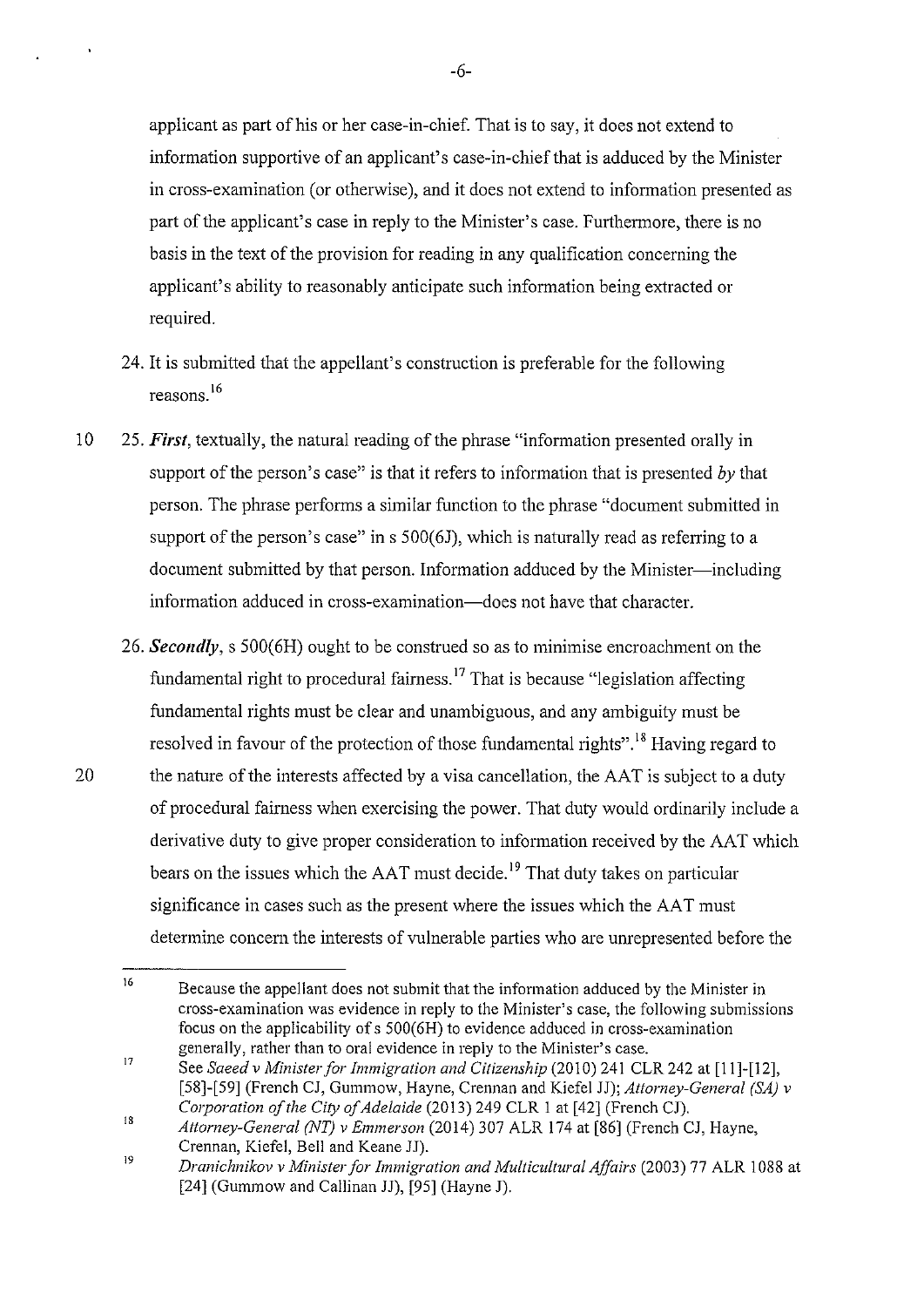Tribunal. An interpretation of s 500(6H) which would, on the one hand, prohibit the AAT from having regard to any information not provided to the Minister two business days before a hearing which is capable of assisting an applicant's case while, on the other, permitting the AA T to have regard to any information capable of assisting the Minister's case plainly imposes substantial burdens on the right to procedural fairness.

- 27. *Thirdly,* the appellant's construction should be adopted to avoid "plain unfairness and absurdity<sup> $20$ </sup> and a meaning "which appears irrational or unjust".<sup>21</sup> The effect of the Full Court's construction is that cross-examination becomes a risk-free enterprise for the Minister: he can take full advantage of helpful answers, but is innnunised against 10 unhelpful answers. As the Full Court in *Jagroop* observed (at [82]), the effect of such a construction would be to "render redundant, or at least substantially reduce the utility of, oral evidence on behalf of the applicant in a hearing in the AAT". The effect of the construction adopted in this case is that hearings have an inevitable trajectory, moving only in the Minister's favour from two business days before the hearing. The Full Court's construction requires the AAT to parse any information it receives, sifting that which is helpful to the Minister from that which is helpful to the applicant, a duty which conceivably extends to parsing information within the same sentence. That is not only unfair, it is unworkable. It is inconsistent with the "expedition" with which the AAT is obliged to conduct its proceedings.<sup>22</sup> In this context, s  $500(6H)$  should not be 20 ascribed its most extreme available meaning. Whatever meaning it is ascribed, it should not capture information adduced by the Minister in cross-examination.
	- 28. *Fourthly,* the object of s 500(6H) does not require a construction of the provision which prevents the AAT from having regard to information adduced by the Minister in cross-examination. It can be accepted that, if s 500(6H) has a discernible purpose, it was stated in the Explanatory Memorandum to the *Migration Legislation Amendment (Strengthening of Provisions relating to Character and Conduct) Bill 1998 (Cth)*, namely "to ensure that the review process is not used as a mechanism to prolong stay in

<sup>20</sup>  21 See *Berenguel v Minister for Immigration and Citizenship* (2010) 114 ALD 1 at [26] (French CJ, Gummow and Crennan JJ).

*Legal Services Board v Gillespie-Jones* (2013) 249 CLR 493 at [48] (French CJ, Hayne, Crennan and Kiefel JJ).

<sup>22</sup>  AAT Acts 33(l)(b).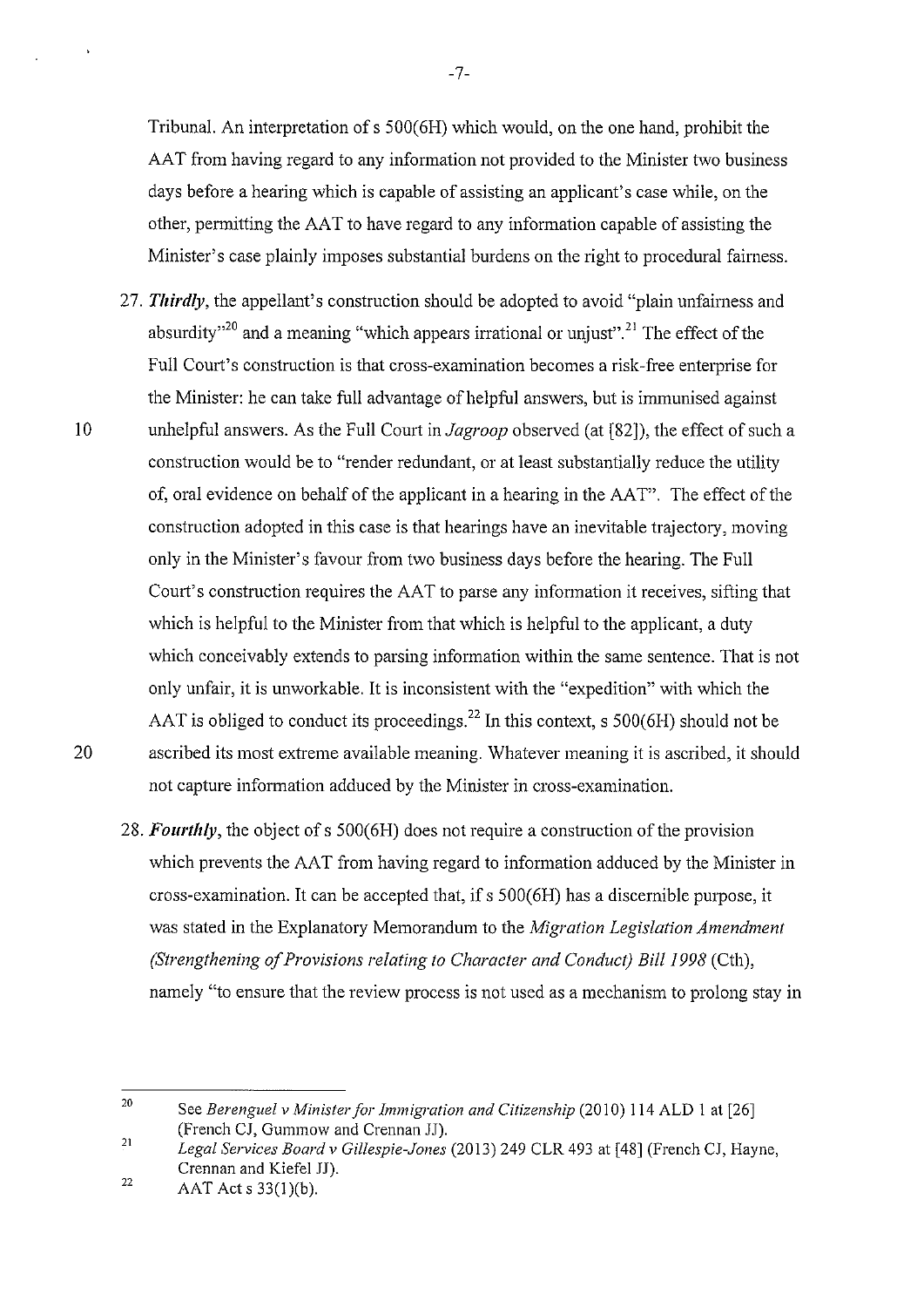Australia whose visa has been cancelled".<sup>23</sup> The purpose is clear: applicants should not be able to manipulate the system to avoid deportation. This purpose has no application where information is adduced, not by an applicant seeking to avoid deportation, but by the respondent Minister in circumstances where there is no finding that the late adducing of the information has been the result of some tactical decision by the applicant. There is then no question that the information is being adduced as a device to prolong stay in Australia. Nor is there then any question that the information has come to light at the last minute because of some colourable tactic by the applicant.

- 29. Section 500(6H) does not at all costs pursue the purpose of proscribing the AAT from 10 having regard to information bearing on the issues it must decide. So far as it pursues that purpose, it must be taken to do so only so much as is necessary to achieve the purpose of discouraging review applicants from tactically delaying a decision. The appellant's construction achieves this.
	- 30. *Fifthly,* s 500(6H) must be construed harmoniously with other legislation on the same subject matter.<sup>24</sup> Because s 500(6H) concerns the exercise of jurisdiction by the AAT, that other legislation includes s 39(1) of the *Administrative Appeals Tribunal Act 1975*  (Cth) **(AAT Act),** which obliges the AAT to "ensure that every party to a proceeding before the Tribunal is given a reasonable opportunity to present his or her case". The AAT would be prevented from affording an applicant a reasonable opportunity to
- 20 present his or her case if the AAT were permitted to have regard to all information helpful to the Minister, but prohibited from having regard to any information helpful to the applicant unless that information were served two days prior to the hearing.
	- 31. Section 500(6H) must also be read in the context of other provisions of the AAT Act and the *Migration Act.* Those provisions disclose that the AAT's procedures are ordinarily flexible: accordingly, the AAT "may inform itself on any matter in such manner as it thinks appropriate".<sup>25</sup> A broad construction of s  $500(6H)$  would cut down that flexibility. Those provisions also disclose that the AAT's power is a power to

<sup>23</sup>  Explanatory Memorandum, *Migration Legislation Amendment (Strengthening of Provisions relating to Character and Conduct) Bill1998* (Cth) at 10 [38]. See also Senate, *Hansard* (II November 1998) (Senator Rod Kemp) 60 ("it is essential that merits review cannot be used to prolong stay in Australia at taxpayers' expense").

<sup>24</sup>  See, eg, *Commissioner of Taxation of the Commonwealth of Australia v BHP Billiton Ltd*  (2011) 244 CLR 325 at [45] (French CJ, Heydon, Crennan and Bell JJ). See also Leeming, *Resolving Conflicts of Laws* (2011) 44-5.

<sup>25</sup>  Section 33(1)(c).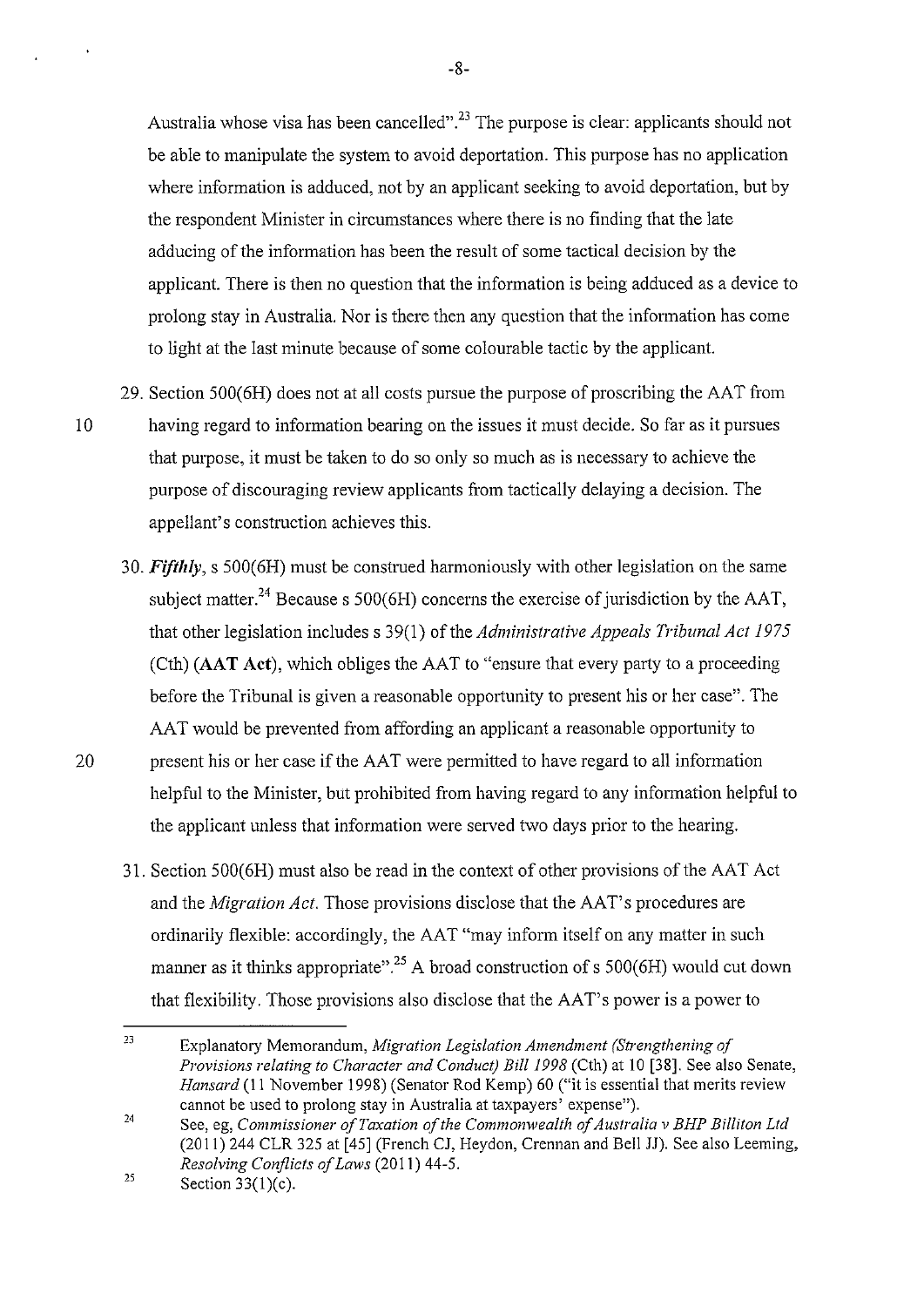"review" the Minister's decision.<sup>26</sup> In exercising that power of review, the  $AAT$ 's duty is to make the "correct or preferable"<sup>27</sup> decision, having regard to the "state of affairs" as they exist at the time that the Tribunal makes its decision". 28 A broad construction of s 500(6H) would mean that the "state of affairs" in the context of which the AAT must make its decision could only move in the Minister's favour from a time two business days before the AAT holds a hearing. That would not sit well with the AAT's duty to make a "correct or preferable" decision.

32. A broad construction of s 500(6H) would also imbalance the operation of s 33(2A)(a) of the AAT Act which permits the Tribunal to "require any person who is a party to the 10 proceeding to provide further information in relation to the proceeding". It would mean that, after the two-day cut-off, s 33(2A)(a) assumes a one-sided character, being only capable of being used to gain information helpful to the Minister.

# *Second issue: a day on which the Tribunal "holds a hearing (other than a directions hearing)"* is *any day of a final hearing*

- 33. Again, the statutory concept of the day on which the AAT "holds a hearing (other than a directions hearing)" admits of constructional choice.
- 34. In *Goldie*, the Full Court held (at [31]) that "once the Tribunal began a hearing, the entitlement of the appellant to rely on information and documents crystallised. ... The resumption of an adjourned hearing is not a new hearing." Doubt has, of course, been
- 20 expressed about the correctness of that conclusion (see *Paerau v Ministerfor Immigration and Border Protection* (2014) 219 FCR 123 at [113]; *Jagroop* at [79]), but it represented the settled position at the time the AAT conducted the hearing in the present matter and was adopted by the Full Court in this case: at [32]. The result in this case, according to the Full Court, was that "it was not open to the AAT to adjourn the hearing to enable the appellant to comply with s 500(6H)" (at [33(b)]).
	- 35. In the appellant's submission, the choice which best coheres with the statutory text, context, and purpose is this: a day is two business days before the AAT "holds a hearing (other than a directions hearing)" if it is two business days before any day on which the AAT conducts a final hearing, including a day on which the AAT resumes

 $\mathbf{r}$ 

<sup>26</sup>  See *Migration Acts* 500(1)(b); AAT Acts 25(4).

<sup>27</sup>  See *Shiv Migration Agents Registration Authority* (2008) 235 CLR 286 at [98] (Hayne and Heydon JJ) (Shi).

<sup>28</sup>  *Shi* at [101] (Hayne and Heydon JJ).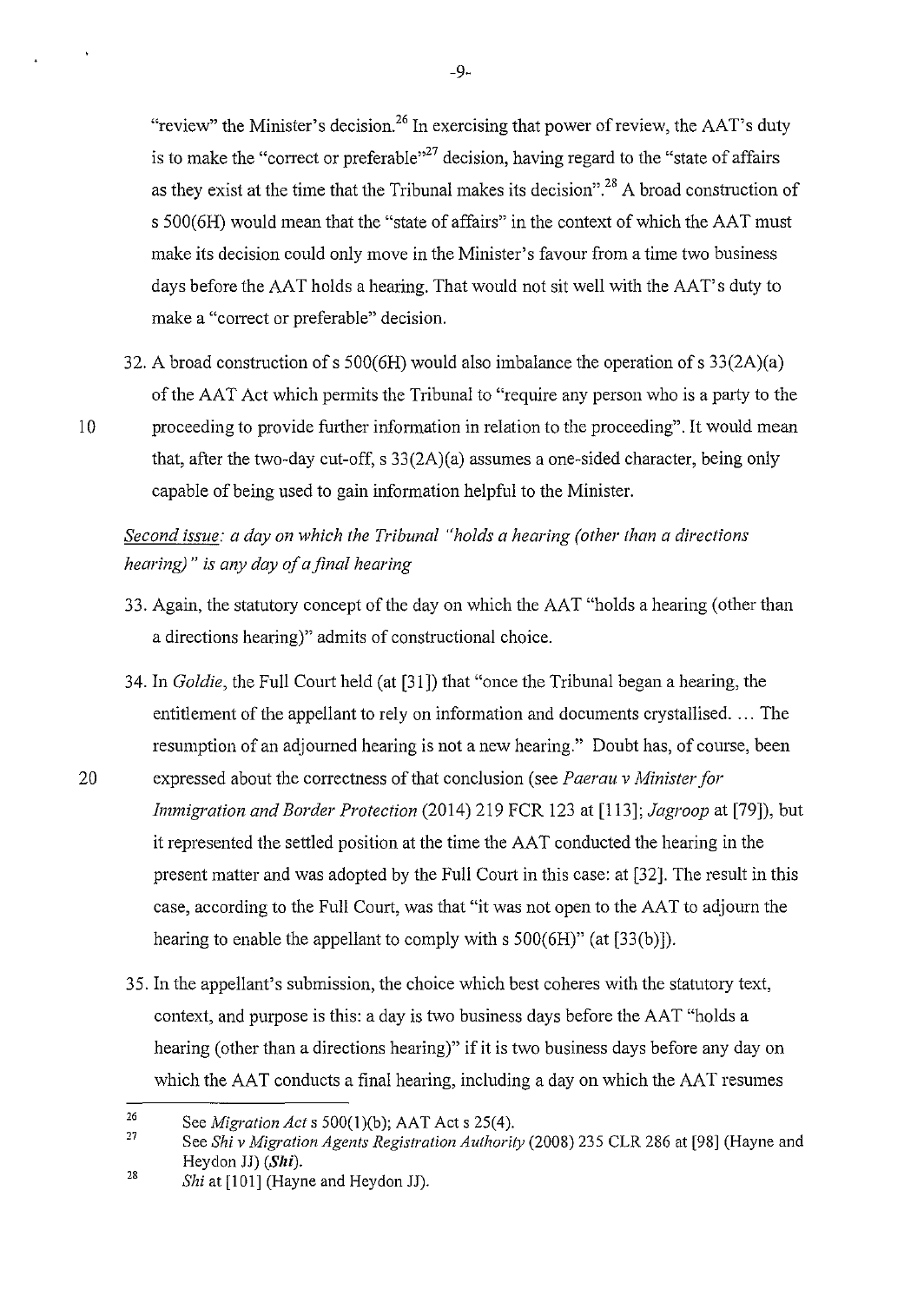part-heard. That is so, and the Full Court's alternative construction inappropriate, for the following reasons.

- 36. *First,* it is useful to start by observing what s 500(6H) does *not* say: it does not refer to two days before "the hearing commences". In that case, it would have been abundantly clear that Parliament intended the two day period to be exhausted upon the commencement of the hearing. Instead, s 500(6H) refers to two days before the AAT "holds a hearing". The ordinary meaning of "holds a hearing" is this: a body holds a hearing on any day it sits. That ordinary meaning should not be strained, particularly when it is inconsistent with fundamental principle and is not required by the purpose of 10 s 500(6H) for the reasons developed below.
	- 37. The language in s  $500(6H)$  can be contrasted with that in s  $33(2)$  of the AAT Act, which confers certain powers on the AAT "where the hearing of the proceeding has not commenced" (s 33(2)(a)) and "where the hearing of the proceeding has commenced"  $(s 33(2)(b))$ . Parliament conspicuously did not use that language in s 500(6H).
- 38. *Secondly,* as to fundamental principle, the Full Court's construction is inconsistent with the right to procedural fairness. Stated at the highest level of generality, that is because the Full Court's construction restricts the AAT adjourning to permit an applicant to address by way of evidence information raised by the Minister or the Tribunal itself. This can be tested by the following example. Suppose the Minister 20 adduced evidence at the AAT hearing. Suppose also that the evidence called for rebuttal evidence by the applicant for review. Ordinarily, "a fundamental principle of natural justice" would mean that the AAT should give the applicant an opportunity to deal with the adverse information adduced against him or her.<sup>29</sup> If s 500(6H) cannot accommodate an adjournment giving time for the applicant to acquire rebuttal evidence and then have the AAT receive and have regard to that evidence, there would be a departure from that fundamental principle. For that reason, "before the Tribunal holds a hearing" should, if available, be ascribed a meaning which permits the AAT to adjourn a hearing to permit an applicant to obtain rebuttal evidence and for the AAT to receive and have regard to that evidence. The natural way of achieving that outcome is to read "before the Tribunal holds a hearing" as referring to any day on which the Tribunal holds a hearing.

30

*Saeed* at [2] (French CJ, Gummow, Hayne, Crennan and Kiefel JJ).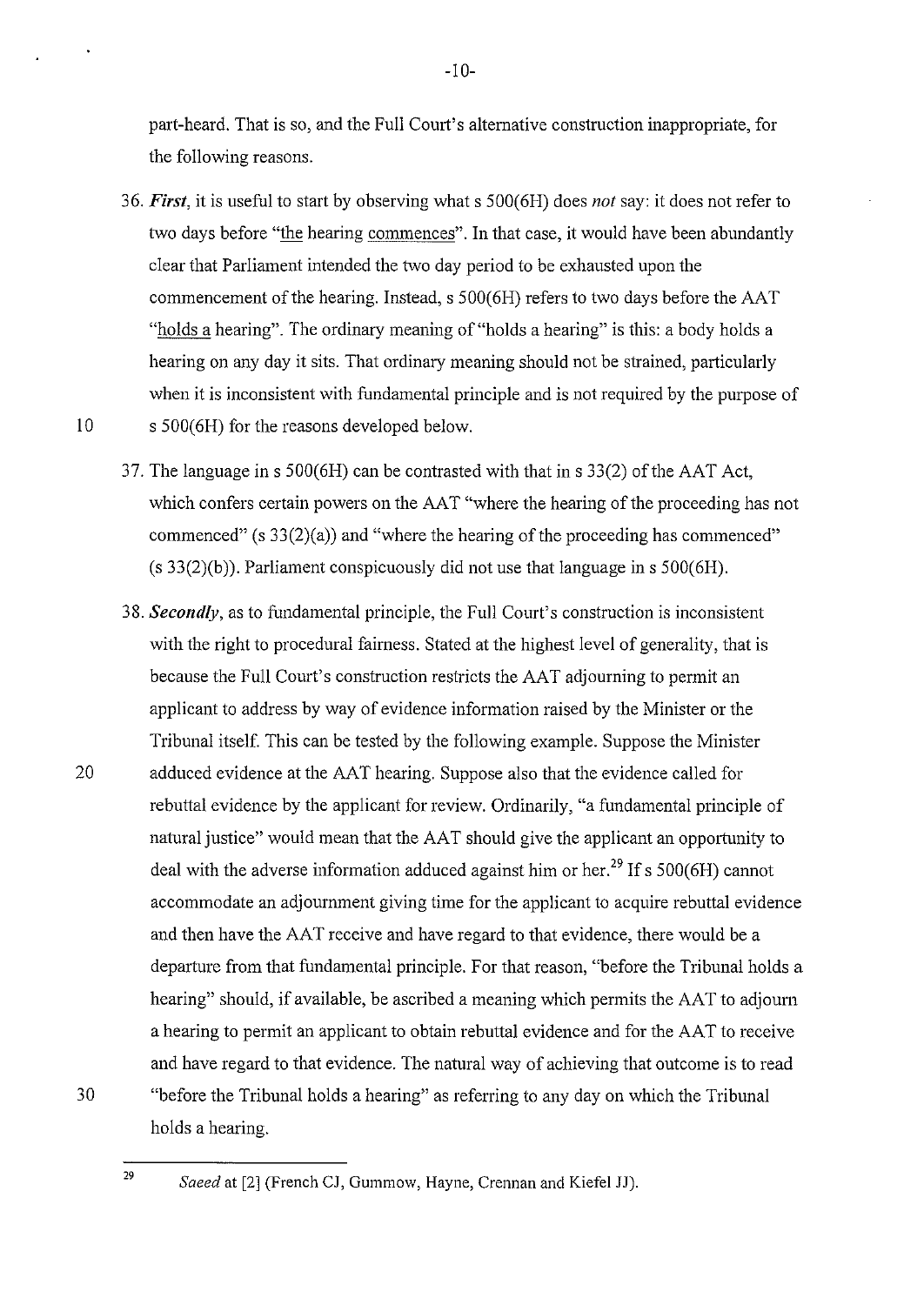39. *Thirdly,* the Full Court's construction is not required by any legislative purpose of ensuring the AAT conducts reviews under s 500 expeditiously and within the 84 day "time limit"<sup>30</sup> in s 500(6L)(c). The existence of the time limit would be a material consideration in exercise of the AAT's discretion to adjourn. But there is no inconsistency between, on the one hand, the 84 day limit and, on the other, the AAT having power to adjourn and resume part-heard within that time period. That is illustrated by the present case. Both the hearing before the AAT (58 days) and the AAT's decision (72 days) were comfortably within the 84-day time limit.

## *Conclusion*

- 10 40. For the reasons given above, the Full Court erred in its construction of s 500(6H), and thus erred in failing to find jurisdictional error on the part of the AAT. In particular:
	- (a) The AAT was wrong in holding that it could not "take any consideration" of the two children into account. Their existence was disclosed in documents placed before the Tribunal by the Minister, and s 500(6H) did not prohibit the AAT from having regard to the additional information about those children adduced in crossexamination by the Minister.
	- (b) The AA T's failure to adjourn, or to consider whether to adjourn, in circumstances where, properly construed, s 500(6H) would have permitted the appellant to place further information about the two children before the AAT following an
- 20 adjournment, was a breach of procedural fairness, was unreasonable, and constituted a constructive failure to exercise its power of review.

## **PART VII: APPLICABLE PROVISIONS**

41. Relevant statutory provisions are annexed.

## **PART VIII: ORDERS SOUGHT**

- 42. The appellant seeks the orders set out in paragraphs 4 and 5 of the Notice of Appeal filed on 31 October 2014, namely:
	- (1) Appeal allowed with costs.
- 30 See House of Representatives, *Hansard* (2 December 1998) (Phillip Ruddock MP) 1232, referring to the introduction, by s 500(6L) of a "strict 84-day time limit".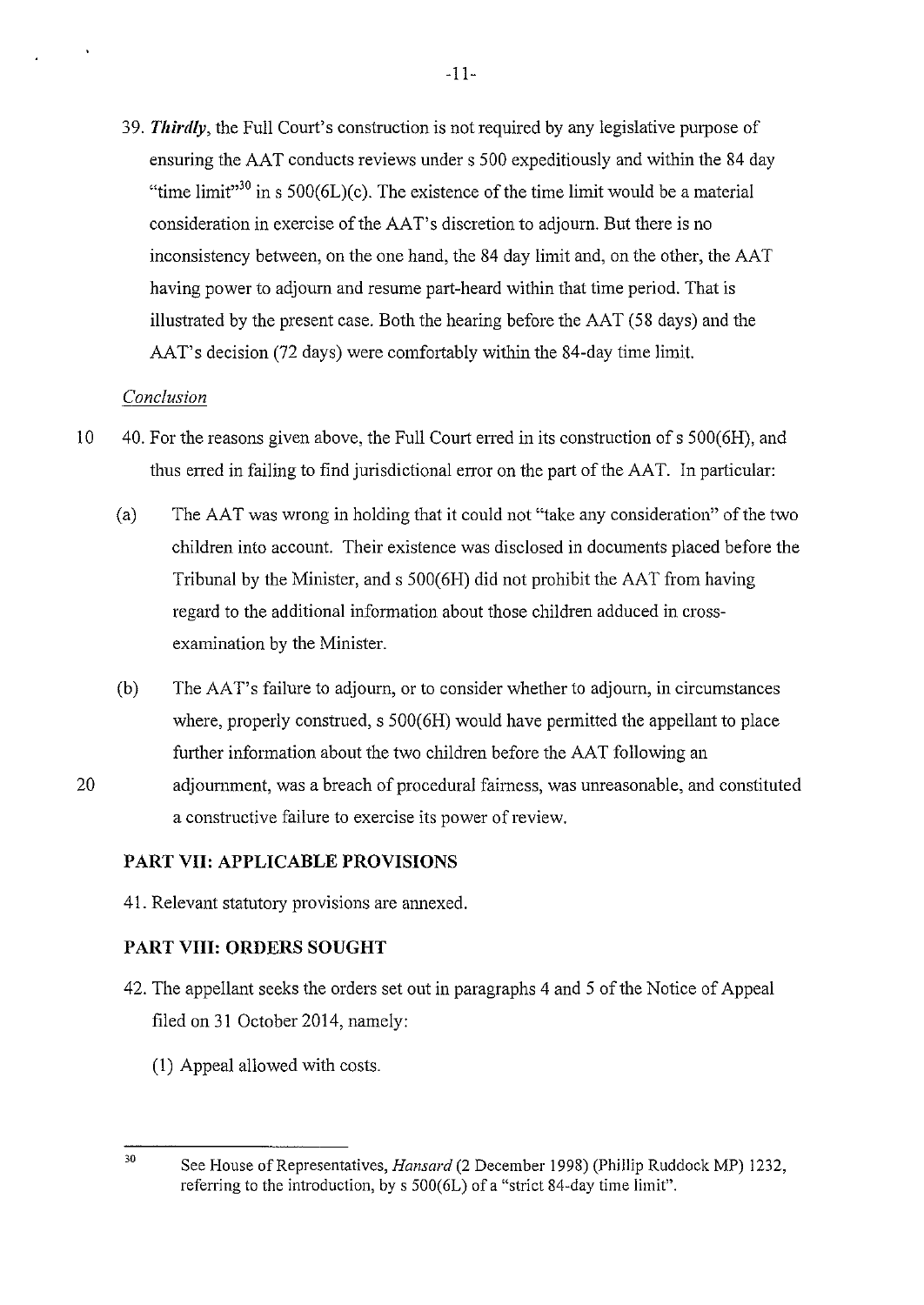- (2) Set aside the orders of the Federal Court of Australia dated 8 August 2013 and in lieu thereof order that:
	- (a) the appeal be allowed with costs;
	- (b) the orders of Buchanan J dated 18 April 2013 be set aside and in lieu thereof order that:
		- (i) a writ of certiorari issue directed to the Administrative Appeals Tribunal quashing its decision made on 14 November 2012;
- (ii) a writ of prohibition issue directed to the first respondent, prohibiting him from giving effect to the Administrative Appeals 10 Tribunal's decision made on 14 November 2012;
	- (iii) a writ of mandamus issue directed to the Administrative Appeals Tribunal, requiring it to determine according to law the appellant's application for review;
	- (iv) The first respondent pay the applicant's costs.

## **PART IX: ORAL ARGUMENT ESTIMATE**

43. The appellant estimates that he will require one hour for the presentation of his submissions.

Dated: 21 November 2014

20

**Nicholas Owens**  Fifth Floor StJames Hall Tel: (02) 8257 2578 Fax: (02) 9221 8387

**David Hume** Sixth Floor Selborne Wentworth Tel: (02) 8915 2694 Fax: (02) 9232 1069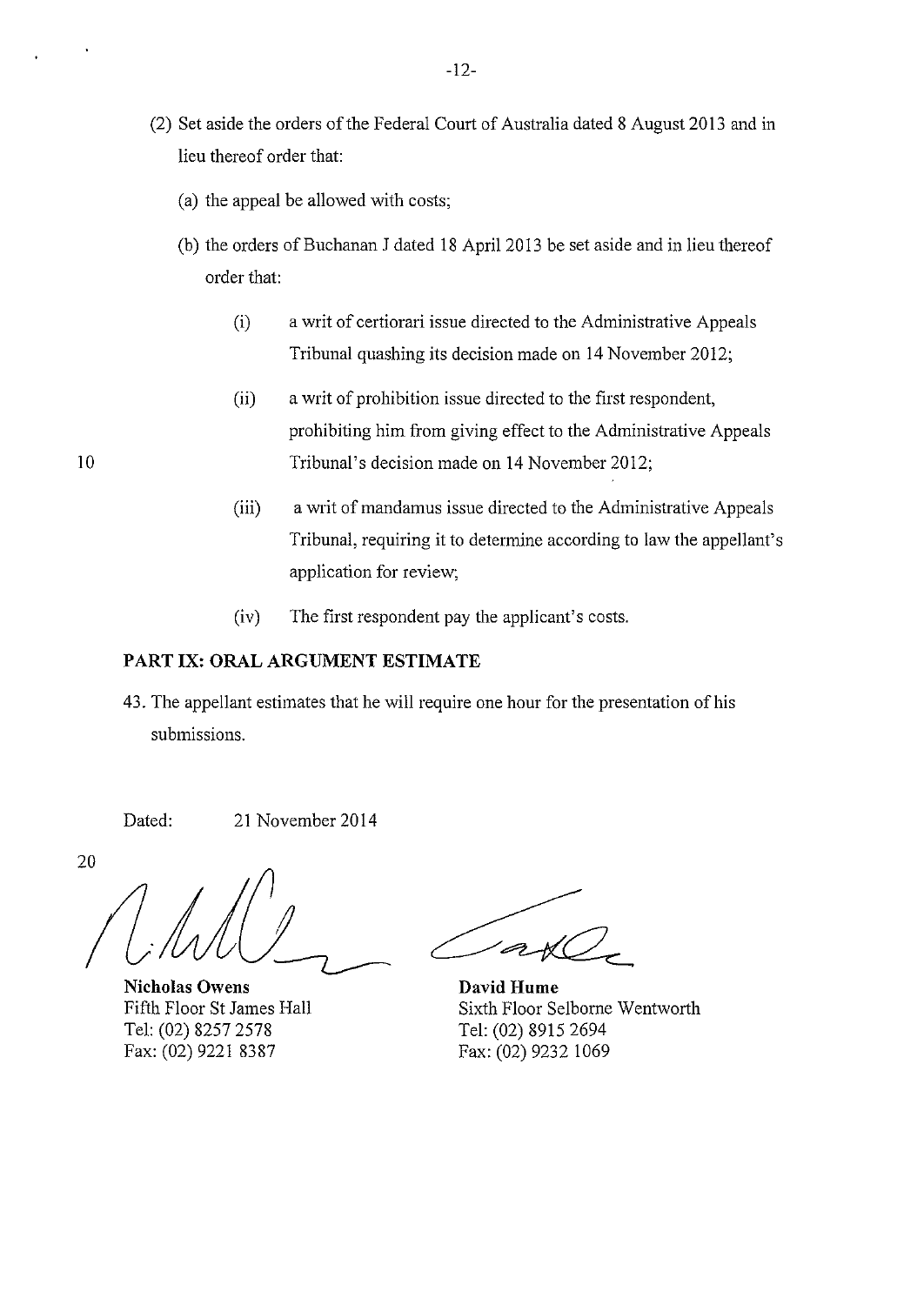#### **ANNEXURE- APPLICABLE STATUTORY PROVISONS**

## *Migration Act 1958* **(Cth) (as at 14 November 2012, no subsequent amendments to extracted provisions)**

#### **500 Review of decision**

- (I) Applications may be made to the Administrative Appeals Tribunal for review of:
	- (a) decisions of the Minister under section 200 because of circumstances specified in section 20 I; or
	- (b) decisions of a delegate of the Minister under section 501; or
	- (c) a decision to refuse to grant a protection visa, or to cancel a protection visa, relying on:
		- (i) one or more of the following Articles of the Refugees Convention, namely, Article IF, 32 or 33(2); or
		- (ii) paragraph  $36(2C)(a)$  or (b) of this Act;

other than decisions to which a certificate under section 502 applies.

- (2) A person is not entitled to make an application under paragraph  $(1)(a)$  unless:
	- (a) the person is an Australian citizen; or
	- (b) the person is a lawful non-citizen whose continued presence in Australia is not subject to any limitation as to time imposed by law.
- (3) A person is not entitled to make an application under subsection (I) for review of a decision referred to in paragraph  $(1)(b)$  or (c) unless the person would be entitled to seek review of the decision under Part 5 or 7 if the decision had been made on another ground.
- (4) The following decisions are not reviewable under Part 5 or 7:
	- (a) a decision under section 200 because of circumstances specified in section 201;
	- (b) a decision under section  $501...$
	- $\ddotsc$
- (5) In giving a direction underthe *Administrative Appeals Tribunal Act 1975* as to the persons who are to constitute the Tribunal for the purposes of a proceeding for review of a decision referred to in subsection (I), the President must have regard to:
	- (a) the degree of public importance or complexity of the matters to which that proceeding relates; and
	- (b) the status of the position or office held by the person who made the decision that is to be reviewed by the Tribunal; and
	- (c) the degree to which the matters to which that proceeding relates concern the security, defence or international relations of Australia; and
	- (d) if:
		- **(i)** the person to whom the decision relates has been convicted of, or sentenced for, an offence; and
		- (ii) that conviction or sentence is relevant to the matters to which that proceeding relates;

the seriousness of that offence; and

# 10

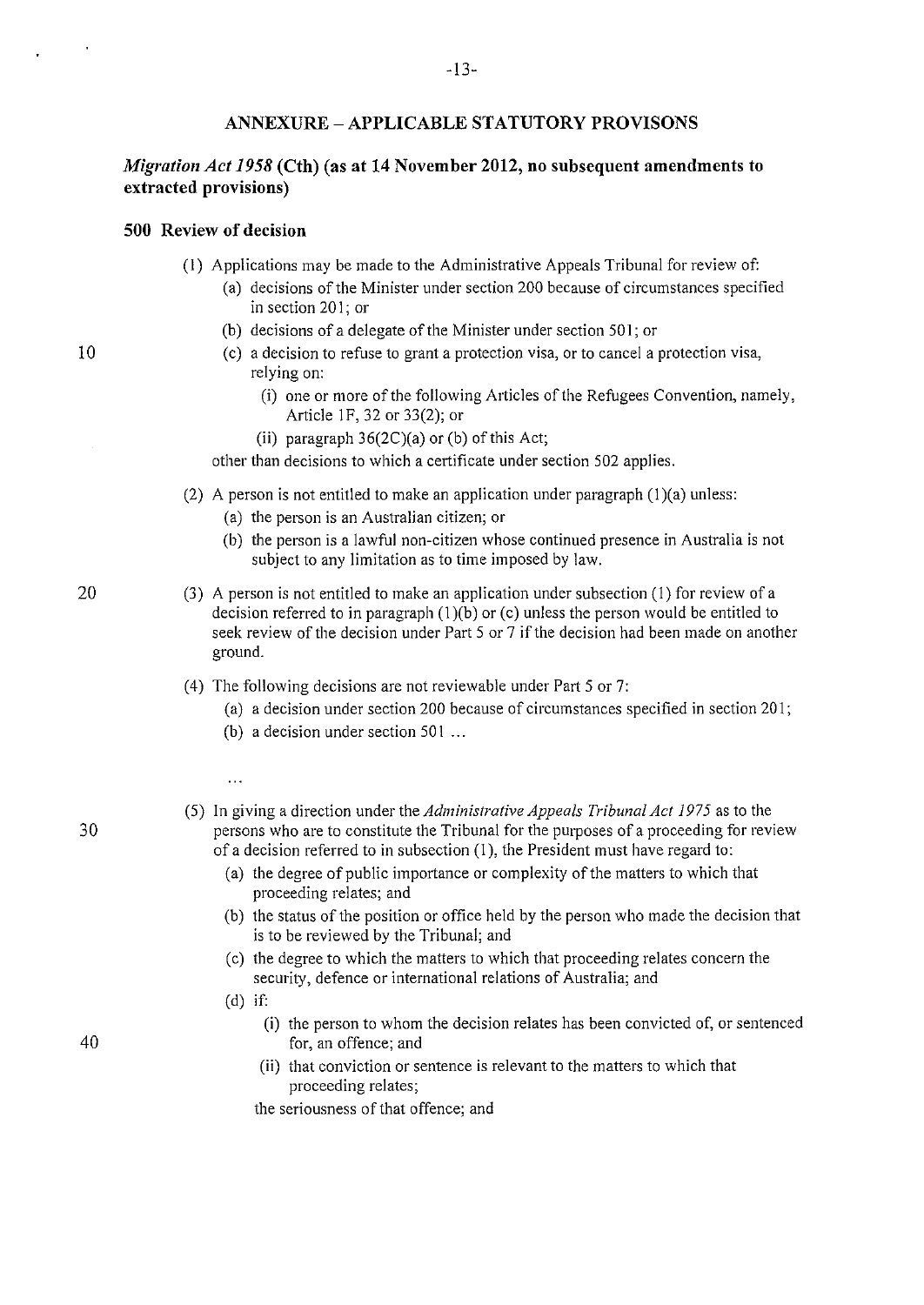(e) if:

 $\ddotsc$ 

- (i) the person to whom the decision relates has been acquitted of an offence on the grounds of unsoundness of mind or insanity, and as a result the person has been detained in a facility or institution; and
- (ii) that acquittal is relevant to the matters to which that proceeding relates; the seriousness of that offence;

and must not have regard to any other matters.

- (SA) Section 23B of the *Administrative Appeals Tribunal Act 1975* does not apply in relation to a proceeding for review of a decision referred to in subsection (I) of this section.
- (6A) If a decision under section 501 of this Act relates to a person in the migration zone, section 28 of the *Administrative Appeals Tribunal Act 1975* does not apply to the decision.
- (6B) !fa decision under section 501 of this Act relates to a person in the migration zone, an application to the Tribunal for a review of the decision must be lodged with the Tribunal within 9 days after the day on which the person was notified of the decision in accordance with subsection  $501G(1)$ . Accordingly, paragraph 29(1)(d) and subsections 29(7), (8), (9) and (10) of the *Administrative Appeals Tribunal Act 1975* do not apply to the application.
- (6C) If a decision under section 501 relates to a person in the migration zone, an application to the Tribunal for a review of the decision must be accompanied by, or by a copy of:
	- (a) the document notifYing the person of the decision in accordance with subsection  $501G(1)$ ; and
	- (b) one of the sets of documents given to the person under subsection  $501G(2)$  at the time of the notification of the decision.

#### (6D) If:

- (a) an application is made to the Tribunal for a review of a decision under section 501 of this Act; and
- (b) the decision relates to a person in the migration zone;

section 37 of the *Administrative Appeals Tribunal Act 1975* does not apply in relation to the decision.

(6E) If:

- (a) an application is made to the Tribunal for a review of a decision under section 501 of this Act; and
- (b) the decision relates to a person in the migration zone;

the Registrar, a District Registrar or a Deputy Registrar of the Tribunal must notify the Minister, within the period and in the manner specified in the regulations, that the application has been made. Accordingly, subsection 29(11) of the *Administrative Appeals Tribunal Act 1975* does not apply in relation to the application.

- (6F) If:
	- (a) an application is made to the Tribunal for a review of a decision under section 501 of this Act; and

20

10

 $\blacksquare$ 

ę.

30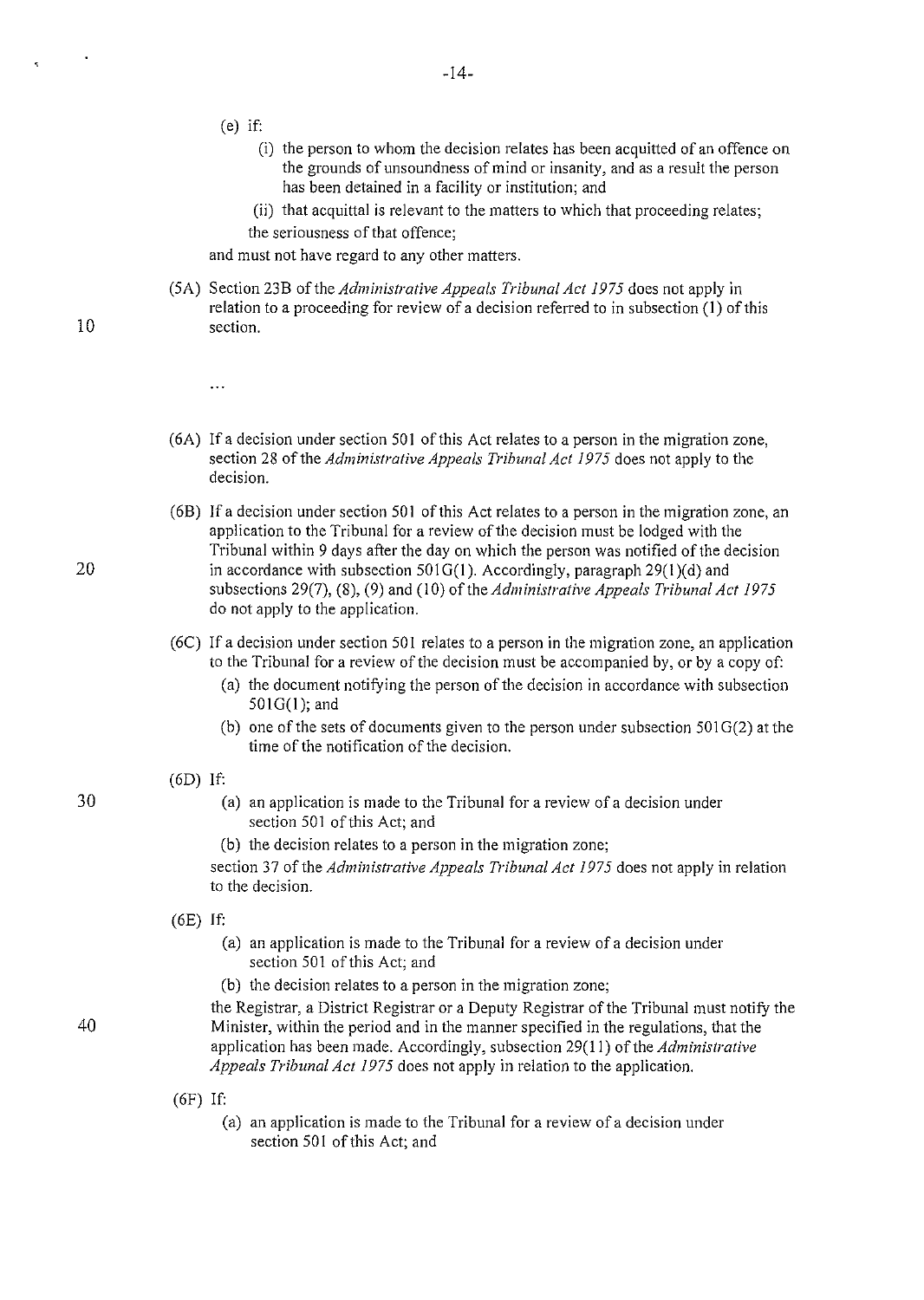(b) the decision relates to a person in the migration zone;

then:

- (c) the Minister must lodge with the Tribunal, within 14 days after the day on which the Minister was notified that the application had been made, 2 copies of every document, or part of a document, that:
	- (i) is in the Minister's possession or under the Minister's control; and
	- (ii) was relevant to the making of the decision; and
	- (iii) contains non-disclosable information; and
- (d) the Tribunal may have regard to that non-disclosable information for the purpose of reviewing the decision, but must not disclose that non-disclosable information to the person making the application.

(6G) If:

- (a) an application is made to the Tribunal for a review of a decision under section 501 of this Act; and
- (b) the decision relates to a person in the migration zone;
- the Tribunal must not:
	- (c) hold a hearing (other than a directions hearing); or
	- (d) make a decision under section 43 of the *Administrative Appeals Tribunal Act 1975;*
- in relation to the decision under review until at least 14 days after the day on which the Minister was notified that the application had been made.

(6H) If:

- (a) an application is made to the Tribunal for a review of a decision under section 501; and
- (b) the decision relates to a person in the migration zone;

the Tribunal must not have regard to any information presented orally in support of the person's case unless the information was set out in a written statement given to the Minister at least 2 business days before the Tribunal holds a hearing (other than a directions hearing) in relation to the decision under review.

#### (6J) If:

- (a) an application is made to the Tribunal for a review of a decision under section 501; and
- (b) the decision relates to a person in the migration zone;

the Tribunal must not have regard to any document submitted in support of the person's case unless a copy of the document was given to the Minister at least 2 business days before the Tribunal holds a hearing (other than a directions hearing) in relation to the decision under review. However, this does not apply to documents given to the person or Tribunal under subsection  $501G(2)$  or subsection (6F) of this section.

#### (6K) If:

- (a) an application is made to the Tribunal for a review of a decision under section 501 of this Act; and
- (b) the decision relates to a person in the migration zone; and
- (c) the Tribunal is of the opinion that particular documents, or documents included in a particular class of documents, may be relevant in relation to the decision **under review;**

then:

10

30

20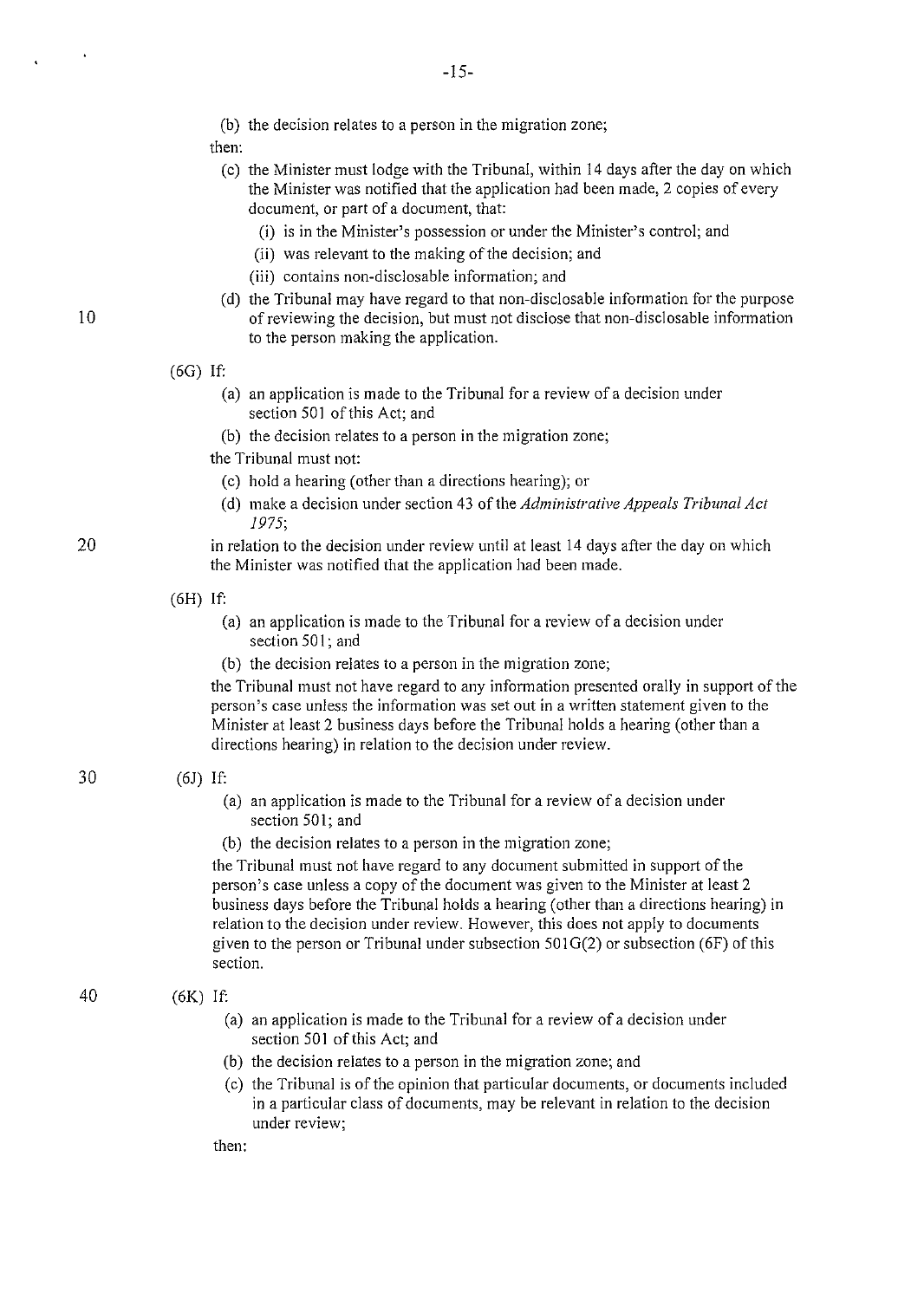- (d) the Tribunal may cause to be served on the Minister a notice in writing stating that the Tribunal is of that opinion and requiring the Minister to lodge with the Tribunal, within a time specified in the notice, 2 copies of each of those documents that is in the Minister's possession or under the Minister's control; and
- (e) the Minister must comply with any such notice.
- $(6L)$  If:
	- (a) an application is made to the Tribunal for a review of a decision under section 501 of this Act; and
	- (b) the decision relates to a person in the migration zone; and
	- (c) the Tribunal has not made a decision under section 42A, 42B, 42C or 43 of the *Administrative Appeals Tribunal Act 1975* in relation to the decision under review within the period of 84 days after the day on which the person was notified of the decision under review in accordance with subsection  $501G(1)$ ;

the Tribunal is taken, at the end of that period, to have made a decision under section 43 of the *Administrative Appeals Tribunal Act 1975* to affirm the decision under review.

- (7) In this section, *decision* has the same meaning as in the *Administrative Appeals Tribunal Ac/1975.*
- (8) In this section:

*business day* means a day that is not:

- (a) a Saturday; or
- (b) a Sunday; or
- (c) a public holiday in the Australian Capital Territory; or
- (d) a public holiday in the place concerned.

#### **501 Refusal or cancellation of visa on character grounds**

*Decision of Minister or delegate-natural justice applies* 

(I) The Minister may refuse to grant a visa to a person if the person does not satisfy the Minister that the person passes the character test.

**Note:** *Character test* **is defined by subsection (6).** 

- (2) The Minister may cancel a visa that has been granted to a person if:
	- (a) the Minister reasonably suspects that the person does not pass the character test; and
	- (b) the person does not satisfy the Minister that the person passes the character test.

 $\ldots$ 

## *Administrative Appeals Tribunal Act 1975* **(Cth) (as at 14 November 2012, no subsequent amendments to excerpted provisions)**

40

30

20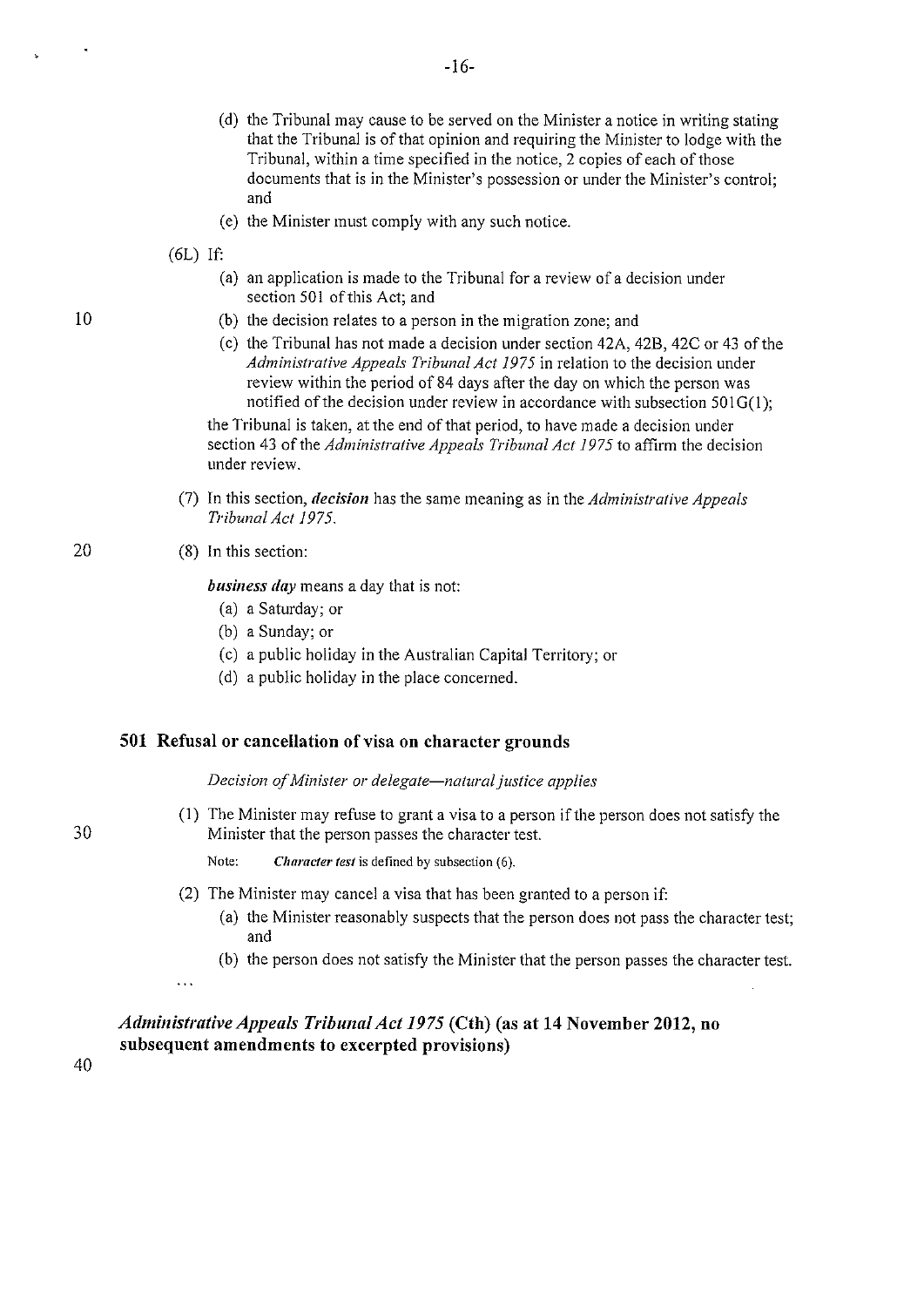#### **25 Tribunal may review certain decisions**

#### *Enactment may provide for applications for review of decisions*

(I) An enactment may provide that applications may be made to the Tribunal:

-17-

- (a) for review of decisions made in the exercise of powers conferred by that **enactment; or**
- (b) for the review of decisions made in the exercise of powers conferred, or that may be conferred, by another enactment having effect under that enactment.
- (2) The regulations may provide that applications may be made to the Tribunal for review of decisions made in the exercise of powers conferred by a Norfolk Island enactment.
- (3) Where an enactment makes provision in accordance with subsection (I) or (2), that enactment:
	- (a) shall specify the person or persons to whose decisions the provision applies;
	- (b) may be expressed to apply to all decisions of a person, or to a class of such decisions; and
	- (c) may specify conditions subject to which applications may be made.

#### *Delegations, acting appointments and authorisations*

- (3A) Where an enactment makes provision in accordance with this section for the making of applications to the Tribunal for the review of decisions of a person made in the exercise of a power conferred on that person, that provision of that enactment applies also in relation to decisions made in the exercise of that power:
	- (a) by any person to whom that power has been delegated;
	- (b) in the case where the provision specifies the person by reference to his or her being the holder of a particular office or appointment---by any person for the time being acting in, or performing any of the duties of, that office or appointment; or
	- (c) by any other person lawfully authorized to exercise that power.

#### *Tribunal's power to review decisions*

(4) The Tribunal has power to review any decision in respect of which application is made to it under any enactment.

## 30

## **33 Procedure of Tribunal**

 $\ddotsc$ 

- (I) In a proceeding before the Tribunal:
	- (a) the procedure of the Tribunal is, subject to this Act and the regulations and to any other enactment, within the discretion of the Tribunal;
	- (b) the proceeding shall be conducted with as little formality and technicality, and with as much expedition, as the requirements of this Act and of every other relevant enactment and a proper consideration of the matters before the Tribunal permit; and
	- (c) the Tribunal is not bound by the rules of evidence but may inform itself on any matter in such manner as it thinks appropriate.

20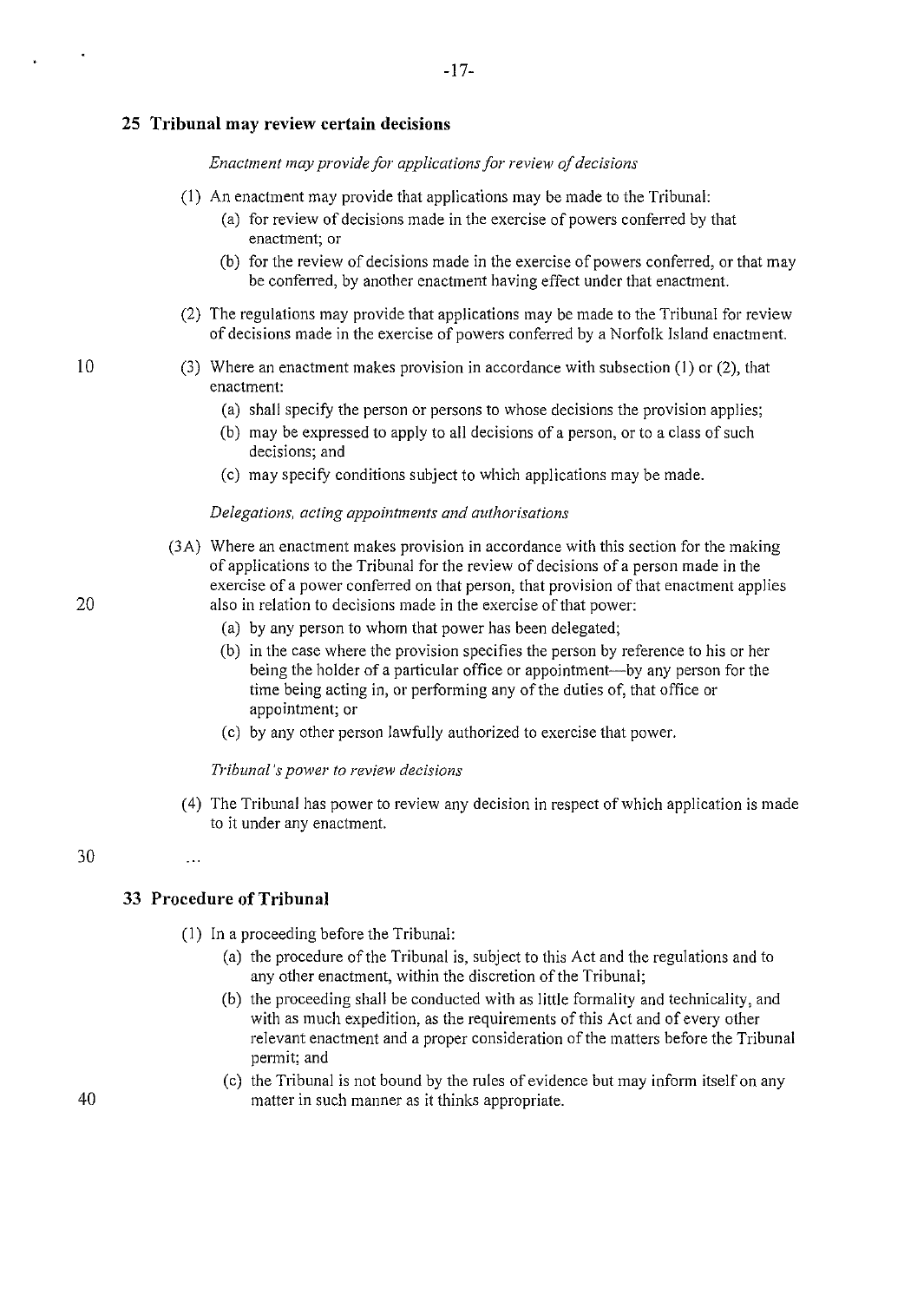#### *Decision-maker must assist Tribunal*

(IAA) In a proceeding before the Tribunal for a review of a decision, the person who made the decision must use his or her best endeavours to assist the Tribunal to make its decision in relation to the proceeding.

#### *Directions hearing*

(I A) The President or an authorised member may hold a directions hearing in relation to a proceeding.

#### *Who may give directions*

- (2) For the purposes of subsection (I), directions as to the procedure to be followed at or in connection with the hearing of a proceeding before the Tribunal may be given:
	- (a) where the hearing of the proceeding has not commenced—by a person holding a directions hearing in relation to the proceeding, by the President, by an authorised member or by an authorised Conference Registrar; and
	- (b) where the hearing of the proceeding has commenced—by the member presiding at the hearing or by any other member authorized by the member presiding to give such directions.

#### *Types of directions*

- (2A) Without limiting the operation of this section, a direction as to the procedure to be followed at or in connection with the hearing of a proceeding before the Tribunal may:
	- (a) require any person who is a party to the proceeding to provide further information in relation to the proceeding; or
	- (b) require the person who made the decision to provide a statement of the grounds on which the application will be resisted at the hearing; or
	- (c) require any person who is a party to the proceeding to provide a statement of matters or contentions upon which reliance is intended to be placed at the hearing.

 $\ddotsc$ 

#### **39 Opportunity to make submissions concerning evidence**

- (1) Subject to sections 35, 36 and 36B, the Tribunal shall ensure that every pmiy to a proceeding before the Tribunal is given a reasonable opportunity to present his or her case and, in particular, to inspect any documents to which the Tribunal proposes to have regard in reaching a decision in the proceeding and to make submissions in relation to those documents.
- (2) This section does not apply to a proceeding in the Security Appeals Division to which section 39A applies.

### **40 Powers of Tribunal etc.**

- (1) For the purpose of reviewing a decision, the Tribunal may:
	- (a) take evidence on oath or affirmation;
	- (b) proceed in the absence of a party who has had reasonable notice of the proceeding; and

30

10

 $\mathbf{r}$ 

20